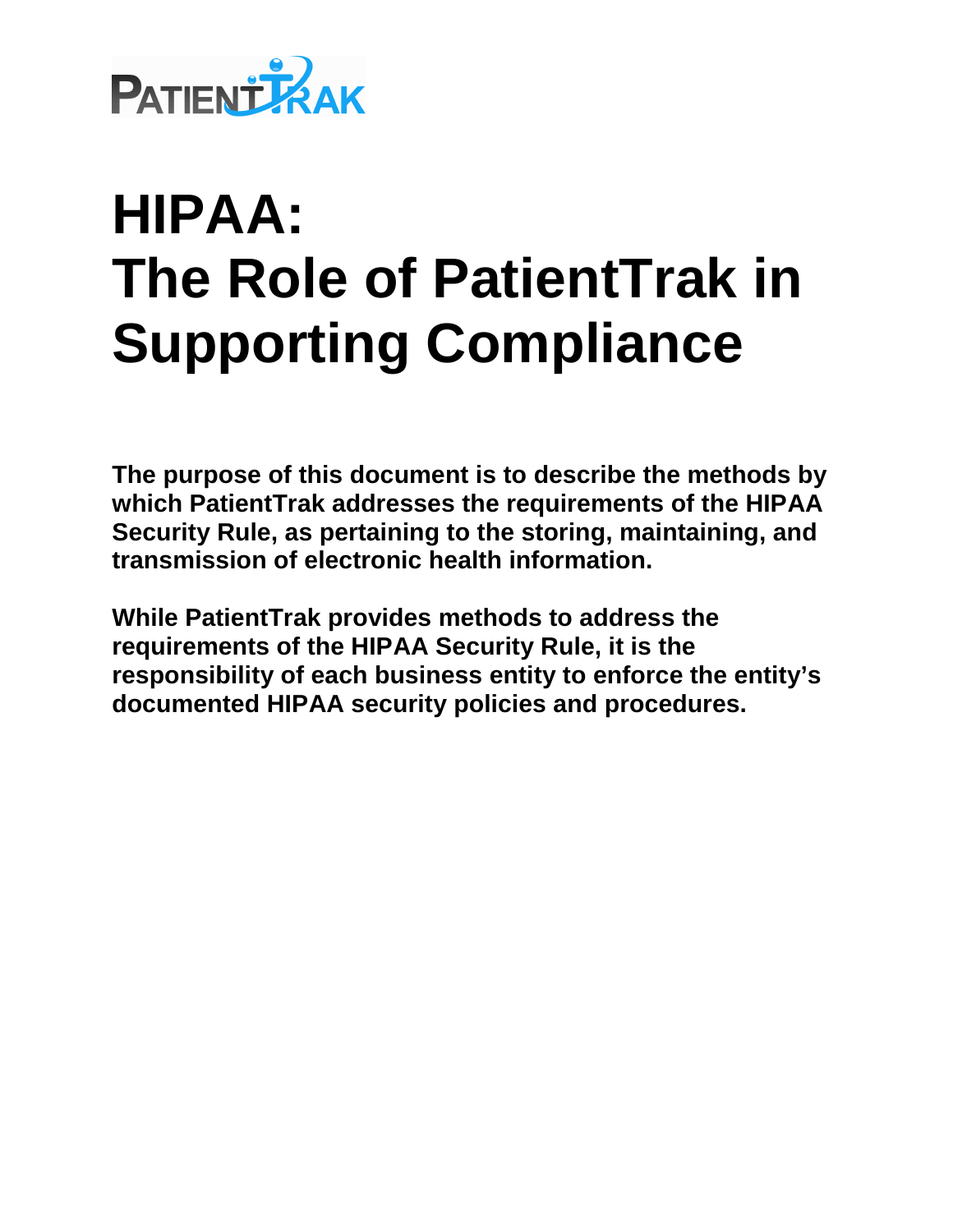

# **NOTICES**

#### **Copyright © PatientTrak, 2012, all rights reserved**

Complying with all applicable copyright laws is the responsibility of the user. Without limiting the rights under copyright, no part of this document may be reproduced, stored in, or introduced into a retrieval system, or transmitted in any form or by any means (electronic, mechanical, photocopying, recording, or otherwise), or for any purpose, without the express written consent of PatientTrak.

## **Trademarks**

Complying with all applicable copyright laws is the responsibility of the user. Without limiting the rights under copyright, no part of this document may be reproduced, stored in, or introduced into a retrieval system, or transmitted in any form or by any means (electronic, mechanical, photocopying, recording, or otherwise), or for any purpose, without the express written consent of PatientTrak.

PatientTrak may have patents, patent applications, trademarks, copyrights, or other intellectual property rights covering subject matter in this document. Except as expressly provided in any written license agreement from PatientTrak, the furnishing of this document does not give you any license to these patents, trademarks, copyrights, or other intellectual property.

2012 PatientTrak. All rights reserved.

#### **Disclaimer**

The information contained in this document represents the current release of PatientTrak and the current interpretations of HIPAA at the time of publication. PatientTrak cannot guarantee the accuracy of any information that is based on the interpretations of HIPAA after the date of publication.

This document is for informational purposes only. PatientTrak makes no warranties, express or implied, in this document.

This paper is not intended as legal or compliance advice. Speak to a HIPAA compliance expert about how HIPAA affects your business and what steps you need to take to comply.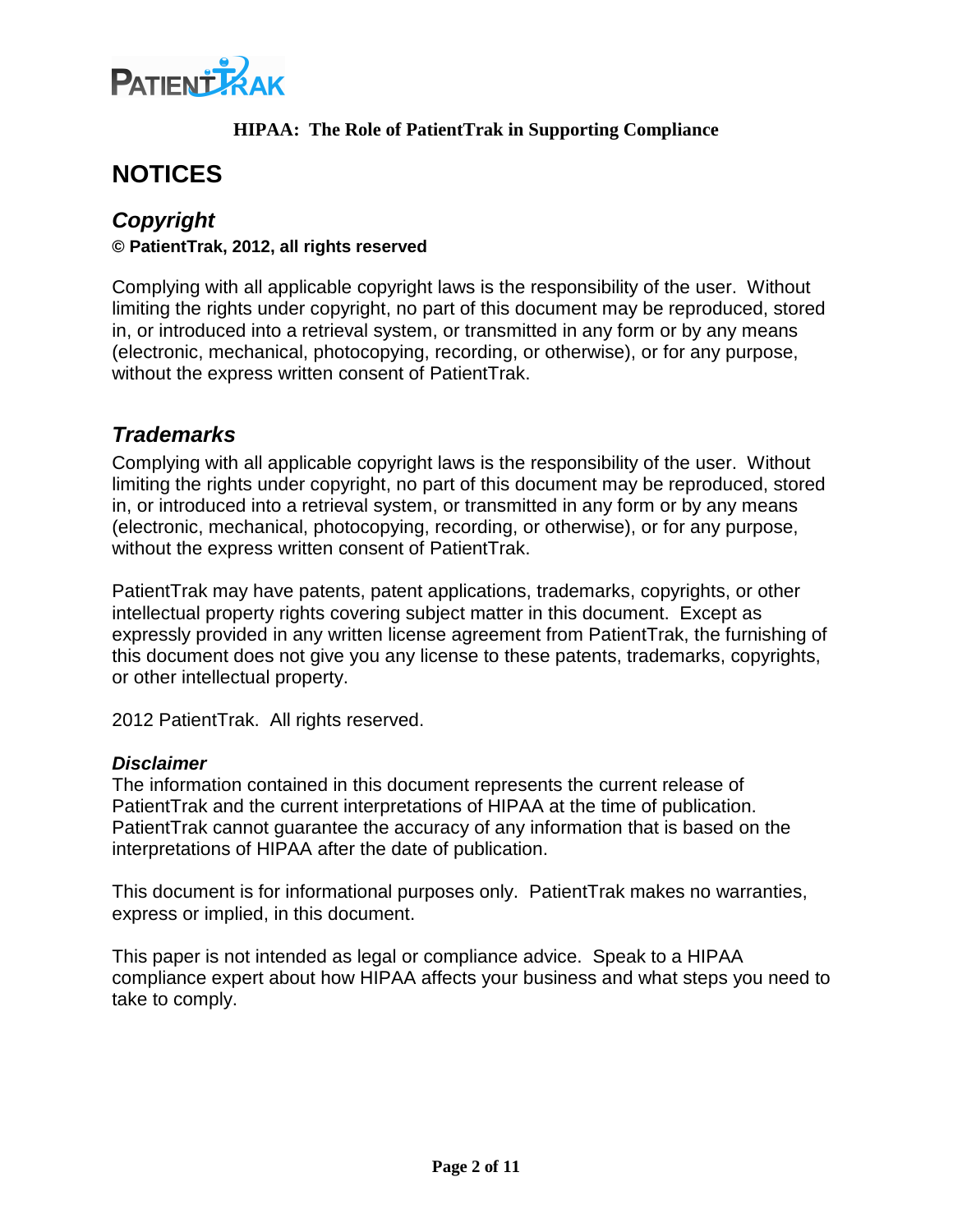

# **Contents**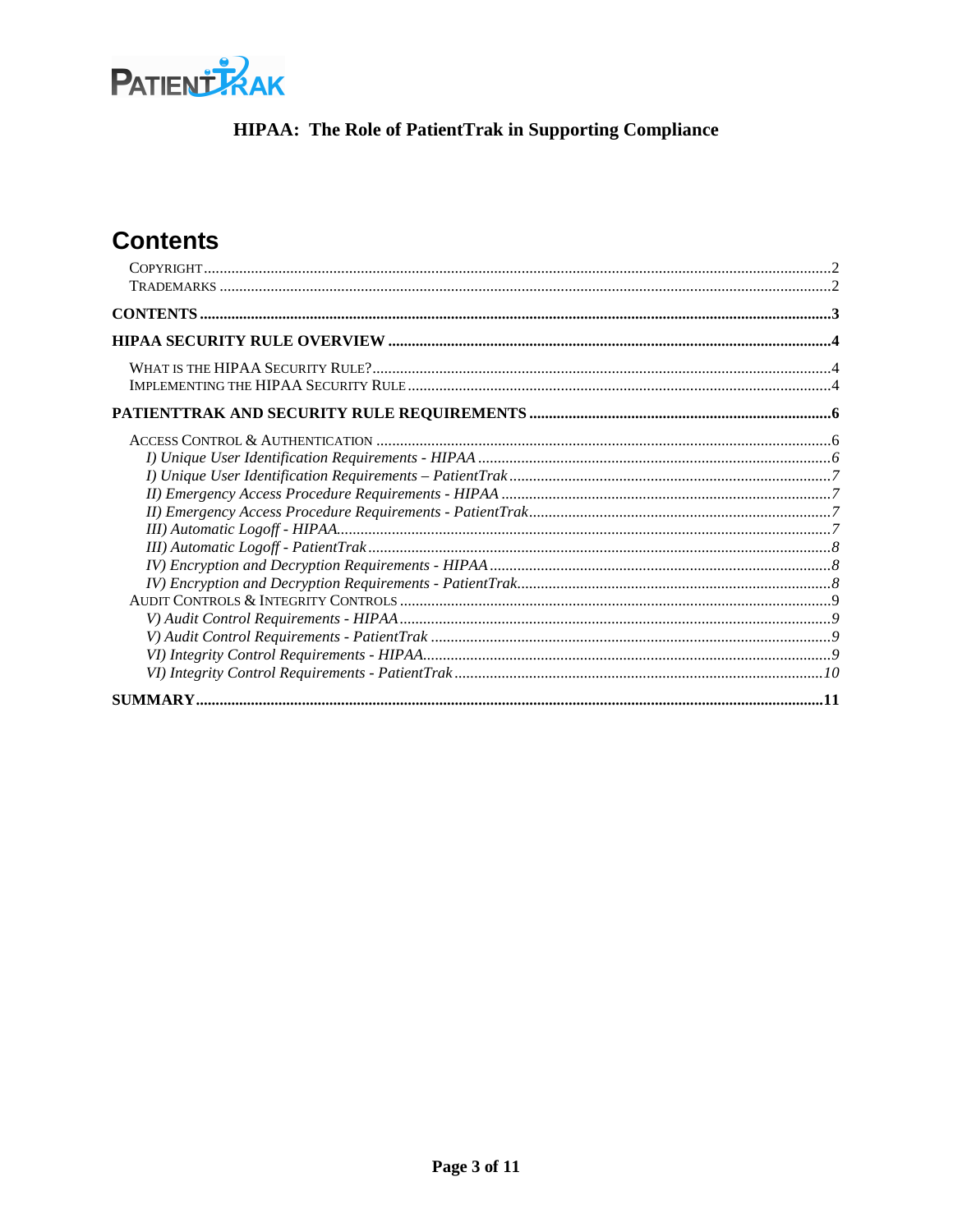

# **HIPAA Security Rule Overview**

This section provides an overview of the HIPAA Security Rule. A detailed review of the Security Rule will be presented in the next section. The next section will also detail how PatientTrak meets or exceeds the minimum security requirements as set forth by the Final Security Rule.

# **What is the HIPAA Security Rule?**

The Health Insurance Portability and Accountability Act of 1996 (HIPAA) is a comprehensive piece of legislation, which among other things includes the HIPAA Security Rule. The HIPAA Security Rule provides guidelines for ensuring privacy and confidentiality in storing, maintaining, or transmitting health information. The final Security Rule was released by the Department of Health and Human Services on April 20, 2003. The compliance date for security is April 21, 2005.

The Final Security Rule covers all health care information electronically maintained or transmitted, either internally or externally. Covered entities include health plans, health care clearinghouses, and health care providers, among other healthcare-related organizations. The Security Rule describes the security requirements for health information that must be in effect to be in compliance with the Administrative Simplification portion of HIPAA Title II.

# **Implementing the HIPAA Security Rule**

Each business entity can determine what techniques and controls should be implemented to provide appropriate and adequate protection of electronic information. The controls to be implemented should be determined by the size of the organization, as well as the nature of the electronic information being stored, maintained, or transmitted. Covered entities must ensure the confidentiality and integrity of all electronic health information, must protect against any reasonably anticipated threats or hazards to the data, must protect against any reasonably anticipated uses or disclosures of the data, and must ensure compliance by all staff through documented policies and procedures.

The following security terms and definitions are used in implementing policies and procedures to safeguard health information. These terms will be referenced throughout the remainder of this document.

- "Authentication" is the means by which a user proves their identity.
- "Access Control" is providing restrictions on users to read, write, or edit health information in order to protect against unauthorized manipulation of the data.
- "Confidentiality" concerns the protection of data from unauthorized disclosure to nonauthorized internal or external parties.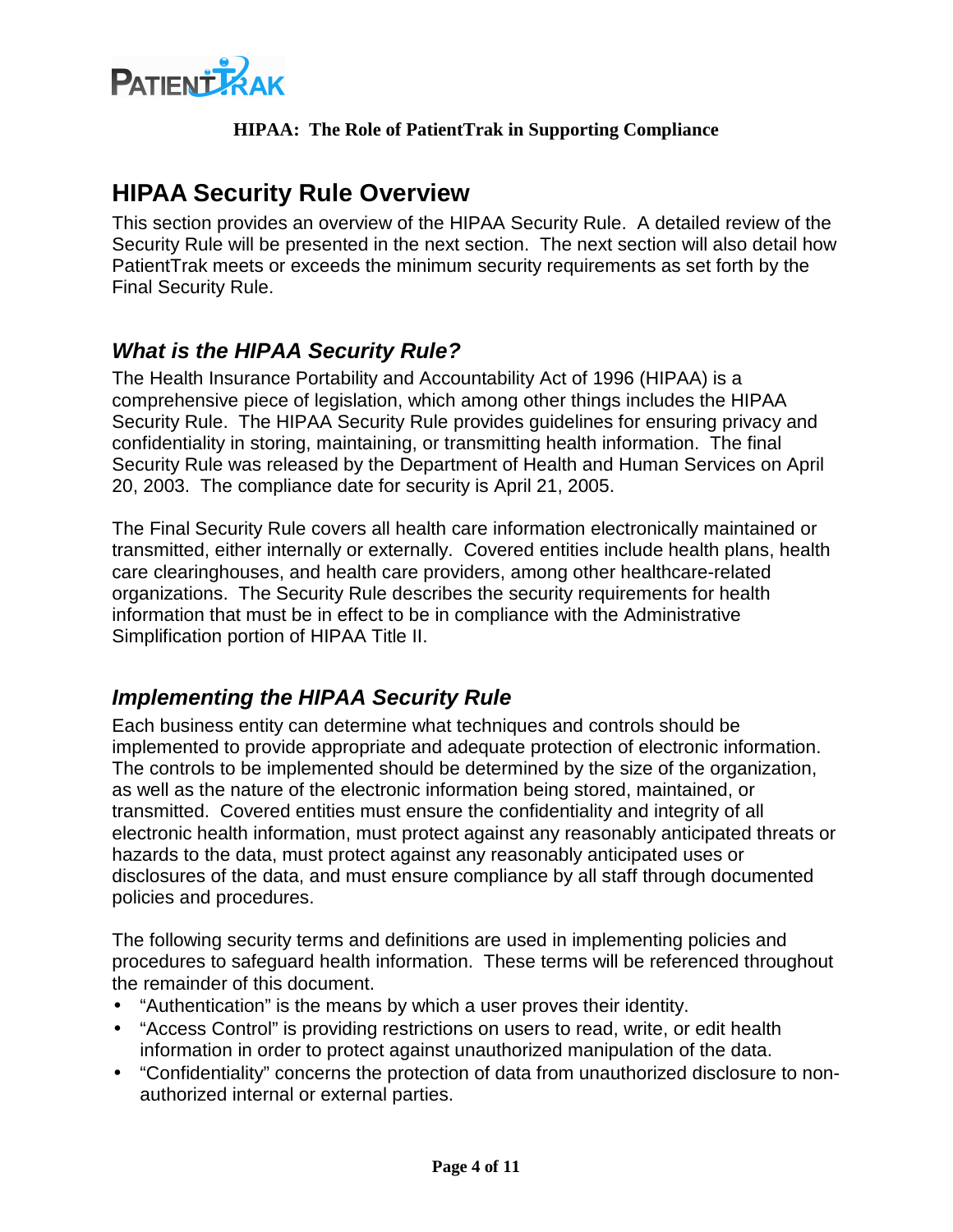

- "Integrity" means that the data is accurate and has not been altered or deleted by an unauthorized user.
- "Availability" means that the health information is readily accessible by an authorized user on demand.
- "Encryption" is the means by which data is translated to a form that is unreadable by unauthorized users.
- "Physical Safeguards" are physical policies and procedures used to ensure that the equipment used to store health information is protected from reasonably anticipated physical hazards.
- "Role-based Security" is the recommended means of allowing access to data by authorized users while disallowing access to data by unauthorized users through the use of Roles assigned to groups of users, which determine the minimum requirements for each group of users to complete their jobs.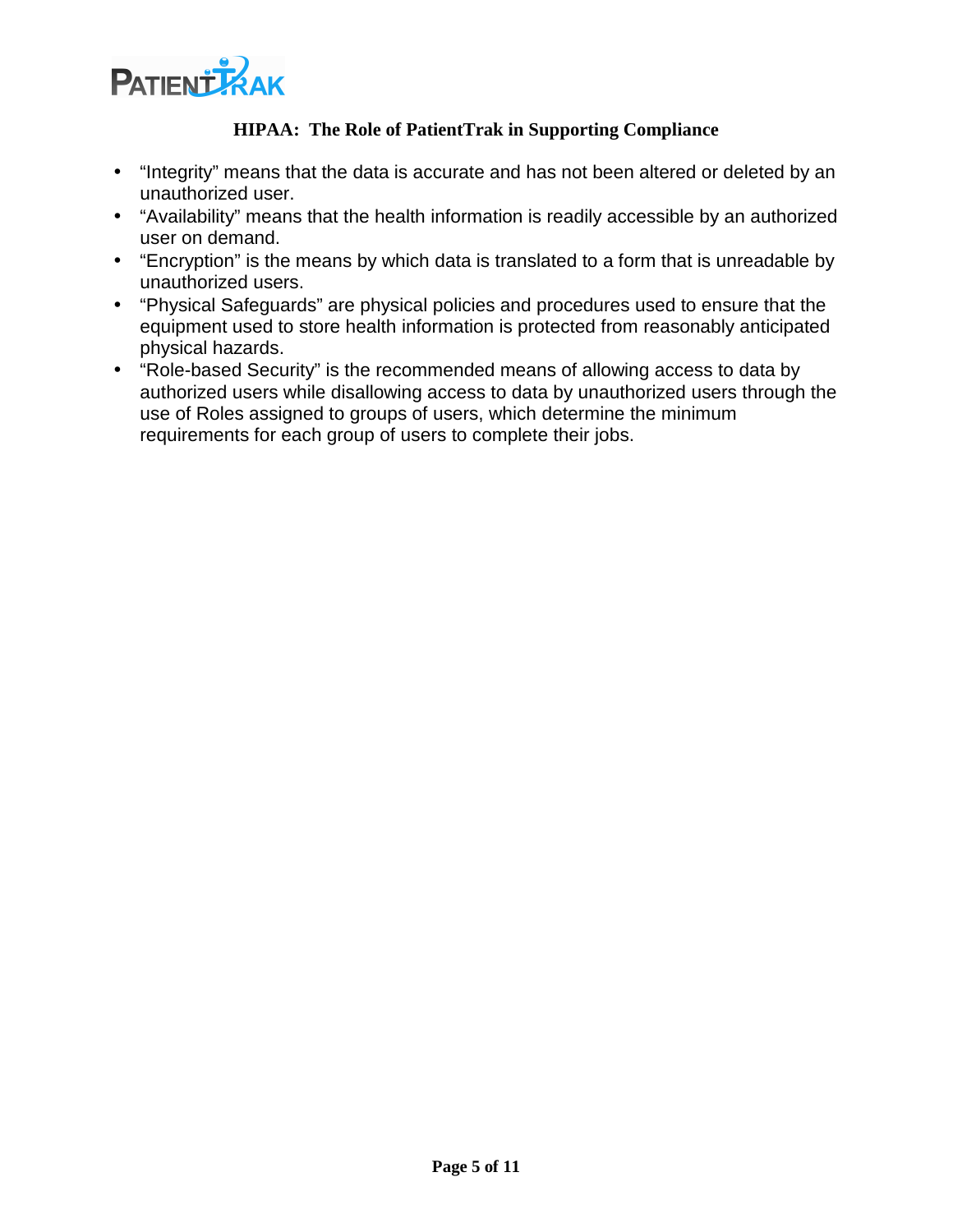

# **PatientTrak and Security Rule Requirements**

This section has a dual purpose. The first purpose of this section is to provide the detailed HIPAA security requirements that must be implemented by all covered entities. The second purpose of this section is to provide the methods by which PatientTrak meets or exceeds these security requirements. To provide a more readable format, this section is formatted such that each detailed HIPAA security requirement will be followed immediately by a description of PatientTrak's method of meeting or exceeding each security requirement.

There are multiple sections within the HIPAA Security Rule. The Technical Safeguards section provides standards on implementing policies and procedures to protect and control access to electronic health information. The Technical Safeguards section of the HIPAA Security Rule includes standards on:

- Access Control
- Audit Controls
- Person or Entity Authentication
- Transmission Integrity & Security

This document has combined the elements of the Technical Safeguards section in two sections. The first section reviews Access Control and Authentication. The second section reviews Audit Controls and Data Integrity.

The standards provided by HIPAA are either Required or Addressable by all covered entities. The term Addressable means that the standard is not currently required, but is recommended by HIPAA and should be given consideration either currently or during future projects or planning.

## **Access Control & Authentication**

Access Control, or authorization, refers to the presence of restrictions on a user's ability to access resources or information.

#### **I) Unique User Identification Requirements - HIPAA**

The HIPAA Final Security Rule requires that a User ID and password system be used by all covered entities in order to gain access to all electronic health information.

Furthermore, the Security Rule states that each user should only be granted adequate access to complete the required tasks. Such role-based security methods provide for additional security by allowing only authorized personnel to perform certain functions while working with covered electronic health information.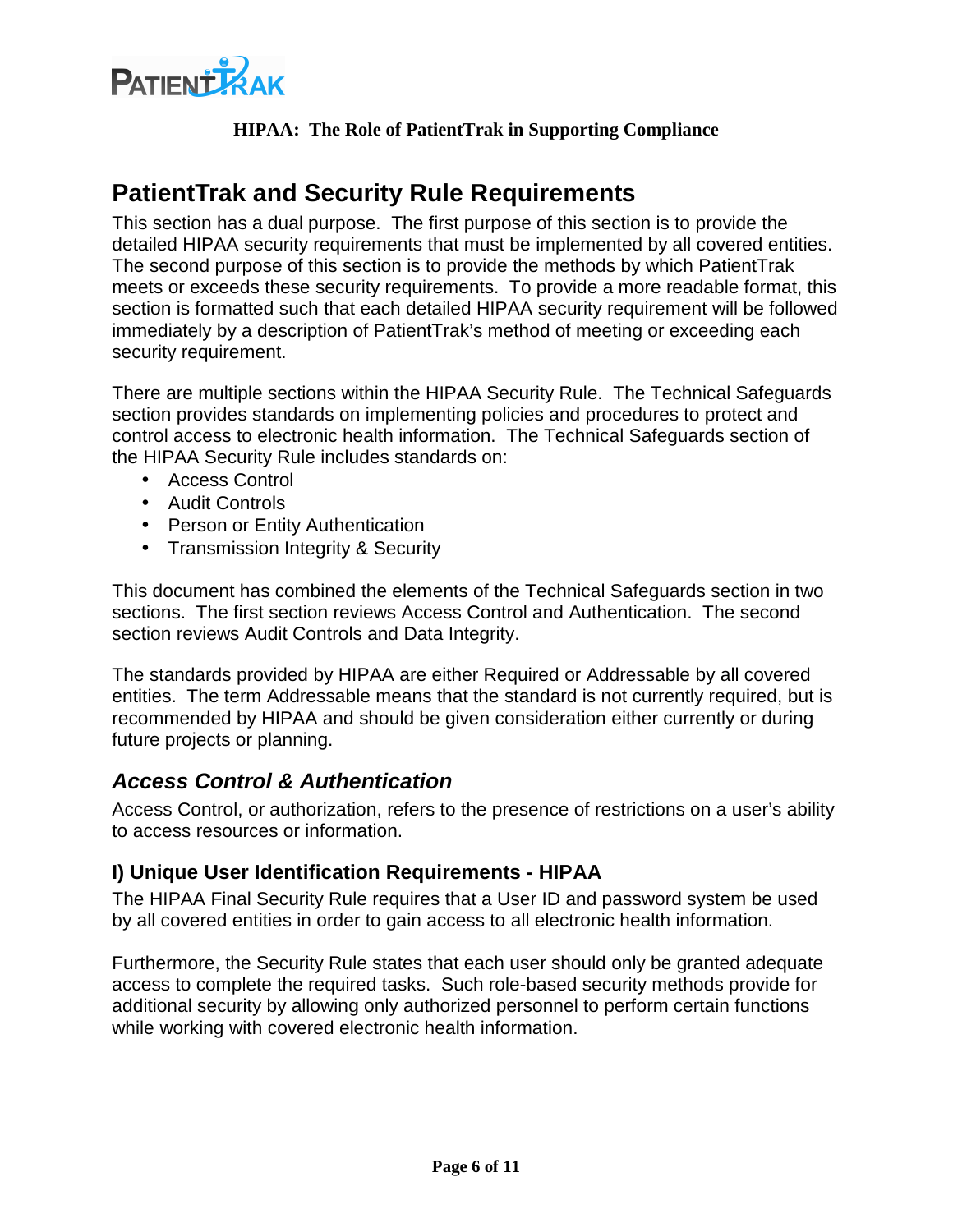

#### **I) Unique User Identification Requirements – PatientTrak**

In order to gain access to PatientTrak, each user must provide a unique User ID and password. The User ID is used to authenticate each unique user of the system. Once logged onto the system, each transaction accessed or deleted by the user is tracked, providing for an audit-trail of each user's activities. (See also section V on Audit Controls)

PatientTrak also utilizes role-based security to determine what functions a user is allowed to perform while logged in to PatientTrak. Examples of pre-defined roles include read-only access, standard user access, and administrative privileges.

#### **II) Emergency Access Procedure Requirements - HIPAA**

The HIPAA Final Security Rule requires that covered entities define and document a procedure that will be used if access to electronic health information is restricted temporarily by emergency, natural disaster, or other un-planned event. It is the responsibility of each covered entity to ensure that the plan has been clearly communicated to all related parties.

#### **II) Emergency Access Procedure Requirements - PatientTrak**

The primary functions of PatientTrak are to capture the time and area to which a patient has been admitted and to track the patient's movements and final discharge from the facility. As additional functions, limited details may be entered regarding the patient including the status of patient activities; however, the primary functions remain the monitoring of the patient's time and location while within the facility. The benefits of tracking this information electronically include statistical reporting on patient throughput time, high-efficiency personnel, and peak time facility or resource usage.

Many covered entities that have begun using PatientTrak had previously tracked patient flow throughout the department via dry-erase boards. PatientTrak recommends that PatientTrak be used in a similar fashion to a dry-erase board. PatientTrak is an electronic computer system that maintains access to health information via an Internet connection or through the organization's servers and network. Due to the fact that PatientTrak is an electronic computer system and no computer system can guarantee one hundred percent reliability in the case of a natural disaster or other un-planned event, PatientTrak encourages each covered entity to maintain a manual system as an emergency access procedure for tracking patient flow through the facility. This manual system should be documented and each covered entity should ensure that all users of PatientTrak are made aware of the emergency access procedures.

## **III) Automatic Logoff - HIPAA**

The HIPAA Final Security Rule recommends, but does not require, that all systems used to store electronic health information have an automatic logoff feature after a predefined period of inactivity. This is an addressable standard that is not required by the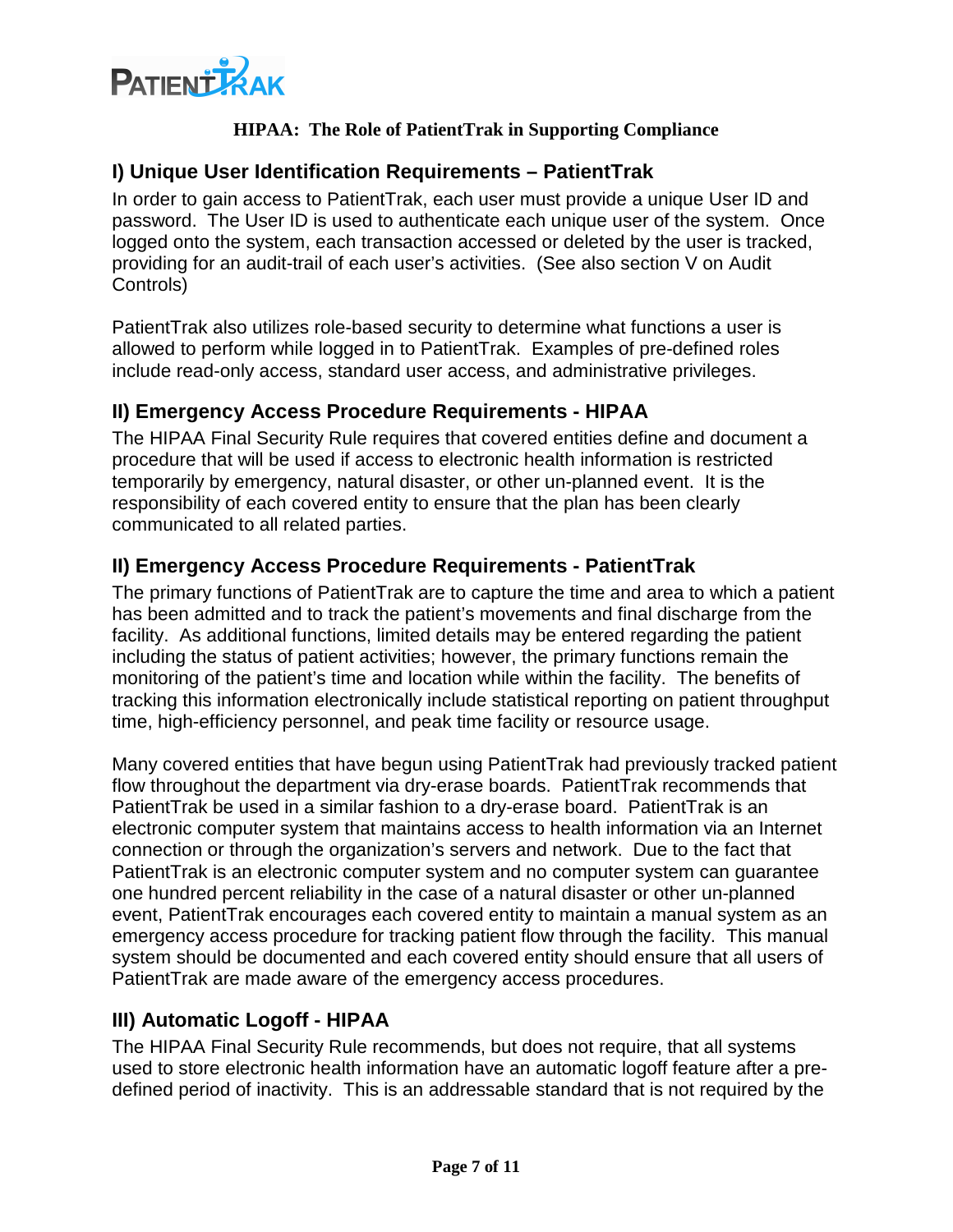

HIPAA Final Security Rule. The Security Rule does not specify the period of time at which the system should automatically logoff the user. Instead, it allows for each covered entity to determine the implementation of automatic logoff based on the size of the covered entity and the nature of the electronic health information being stored and maintained by each system.

### **III) Automatic Logoff - PatientTrak**

PatientTrak utilizes a standard Microsoft Internet Explorer web-browser to display the electronic health information that is stored and maintained by the system. Because the automatic logoff standard is an addressable standard and not a required standard, it is up to each covered entity to determine the amount of time that must elapse before the computer session expires.

PatientTrak was previously designed to include an automatic logoff feature, but after receiving a consensus of feedback from the existing client base of PatientTrak, it was decided to remove this feature. The primary reason cited for requesting the removal of the automatic logoff feature from the standard product was due to the loss in productivity from requiring logging in each time the system is accessed, which is quite frequently. As such, it was determined that the benefits of the automatic logoff feature did not outweigh the benefits of having a system that was always accessible to the user regardless of the amount of time elapsed between each use of the system.

PatientTrak users may implement a screensaver with a password on each PC using the PatientTrak system, in order to allow control over the automatic "logout" at the PC level.

At the request of any covered entity, PatientTrak will attempt to provide a solution that includes the automatic logoff feature.

#### **IV) Encryption and Decryption Requirements - HIPAA**

The HIPAA Final Security Rule recommends, but does not require, that all electronic health information that is stored or maintained be encrypted during transmission. This is an addressable standard that is not required by the HIPAA Final Security Rule. Covered transmission includes sending the data internally (for example, from a server to a workstation), or externally (for example, from a server to a third-party outside of the covered entities protected network).

#### **IV) Encryption and Decryption Requirements - PatientTrak**

All data transmitted by PatientTrak is fully encrypted when transmitted externally via the Internet. The encryption techniques utilized are similar to those methods used to transmit banking data or social security information. In the transmission of all data within the system, PatientTrak utilizes full 128-bit SSL Secured encryption from Comodo Class 3 Security Services.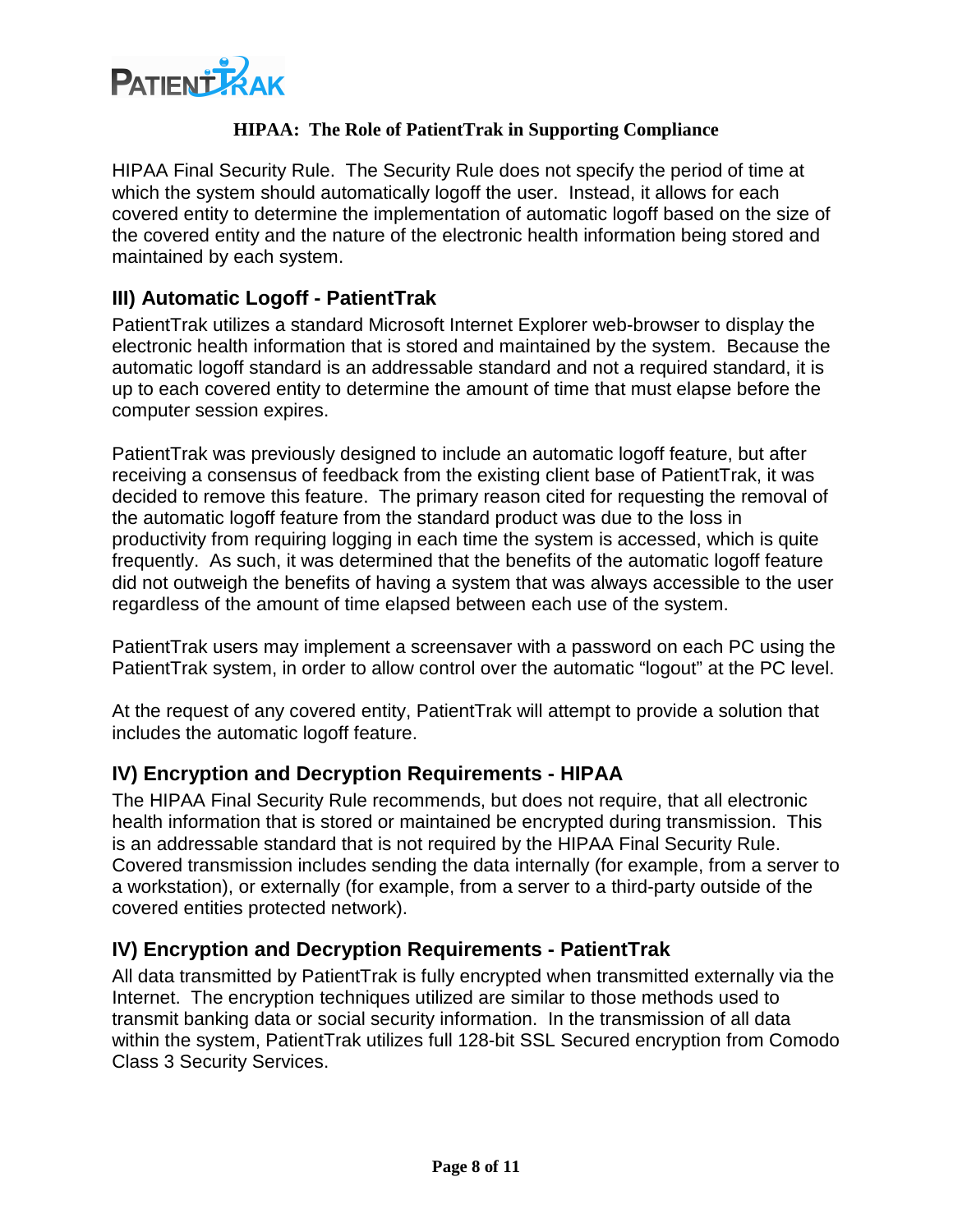

# **Audit Controls & Integrity Controls**

#### **V) Audit Control Requirements - HIPAA**

The HIPAA Final Security Rule requires that mechanisms are in place to record access to electronic health information. These mechanisms may include logging of user access attempts to the system as well as logging of user activity once in the system. Each covered entity will have the ability to determine what activities are monitored and at what level of detail the audit trails are maintained. However, the Security Rule does not require that detailed audit trails are maintained.

The Security Rule also requires that all audit control mechanisms are documented. The documentation of audit controls should include information such as what audit data is being maintained, how long the audit data is to be maintained, where the audit data is stored, and which users are allowed to access the audit data.

#### **V) Audit Control Requirements - PatientTrak**

PatientTrak runs on the Microsoft Windows 2003 Server operating system and the PatientTrak database engine is powered by Microsoft SQL Server. These systems each contain extensive transaction logging systems that monitor both successful and unsuccessful attempts at accessing the systems currently running within its framework. Windows 2003 Server includes the monitoring of account management events, logon events, database object access events, and system events. Microsoft SQL Server provides for detailed user access transaction logging as well as database-level security to ensure that each user is only allowed to perform those functions that have been assigned to the user.

PatientTrak maintains a detailed audit trail within the database of each instance of a user login, and each instance of access to a patient record. PatientTrak builds detailed audit trail records that indicate the user that accessed the record and the date and the time of the access. PatientTrak maintains the audit trails and makes the data available to the covered entity on-demand via an administrator-protected utility.

#### **VI) Integrity Control Requirements - HIPAA**

The HIPAA Final Security Rule recommends, but does not require, that adequate integrity controls are implemented in order to ensure that electronic health information has not been altered or deleted by an unauthorized user. These controls include both authentication methods to ensure that only authorized users are able to access the data as well as system controls to ensure that the electronic health information is accurate and accessible as required by authorized users.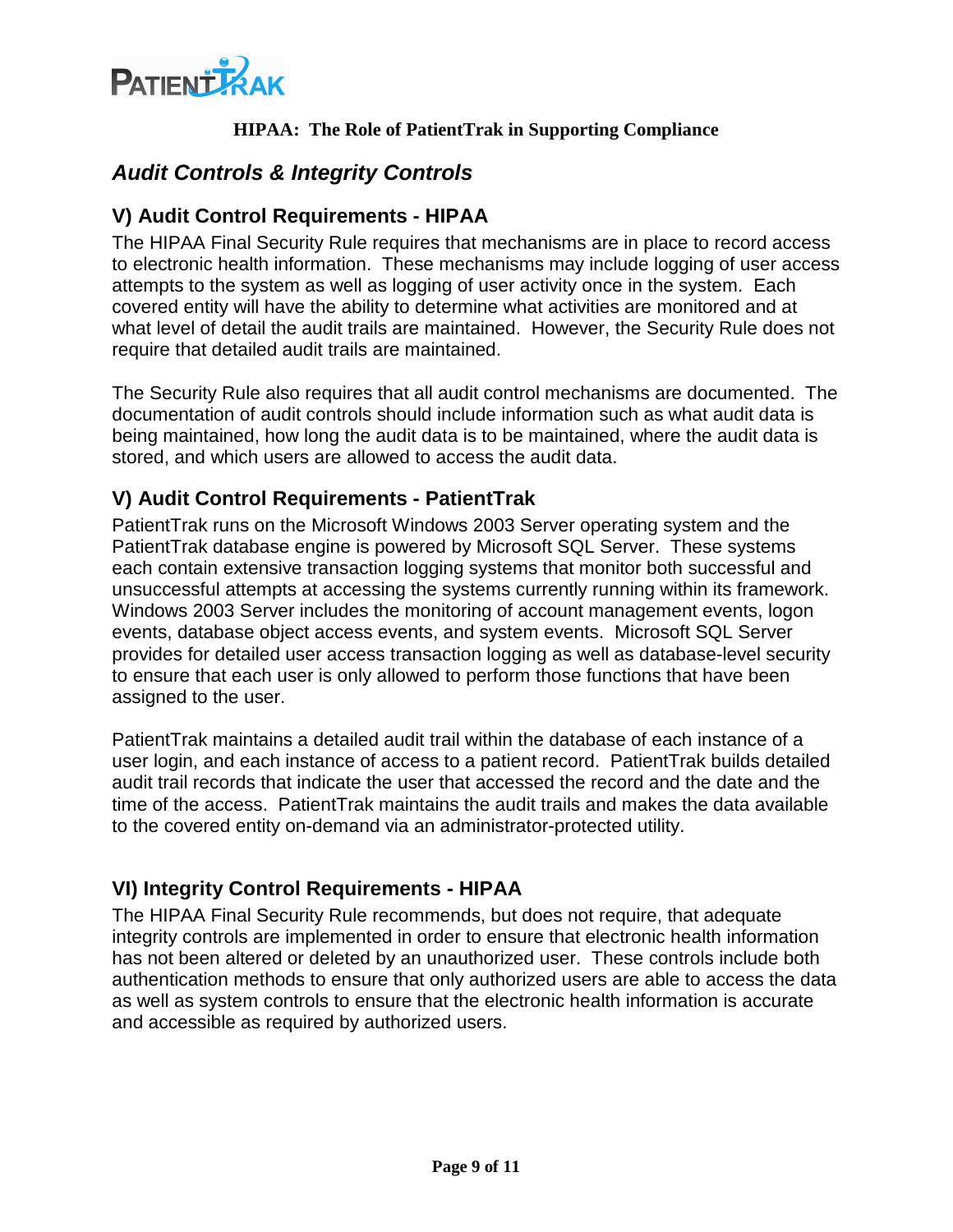

#### **VI) Integrity Control Requirements - PatientTrak**

PatientTrak utilizes several methods to provide for the requirements of user authentication. These methods include unique user identification and password required to access PatientTrak, SQL Server-based authentication at the database level, and user access audit trails within the database to track and maintain a history of data access by authorized users. All of these methods assist in ensuring the complete integrity of the PatientTrak database.

SQL Server provides several methods for ensuring that the data stored within each SQL Server database is accurate and available for on-demand access by authorized users. SQL Server database tools available to ensure that data integrity is maintained include transactions, locks, and lock escalation.